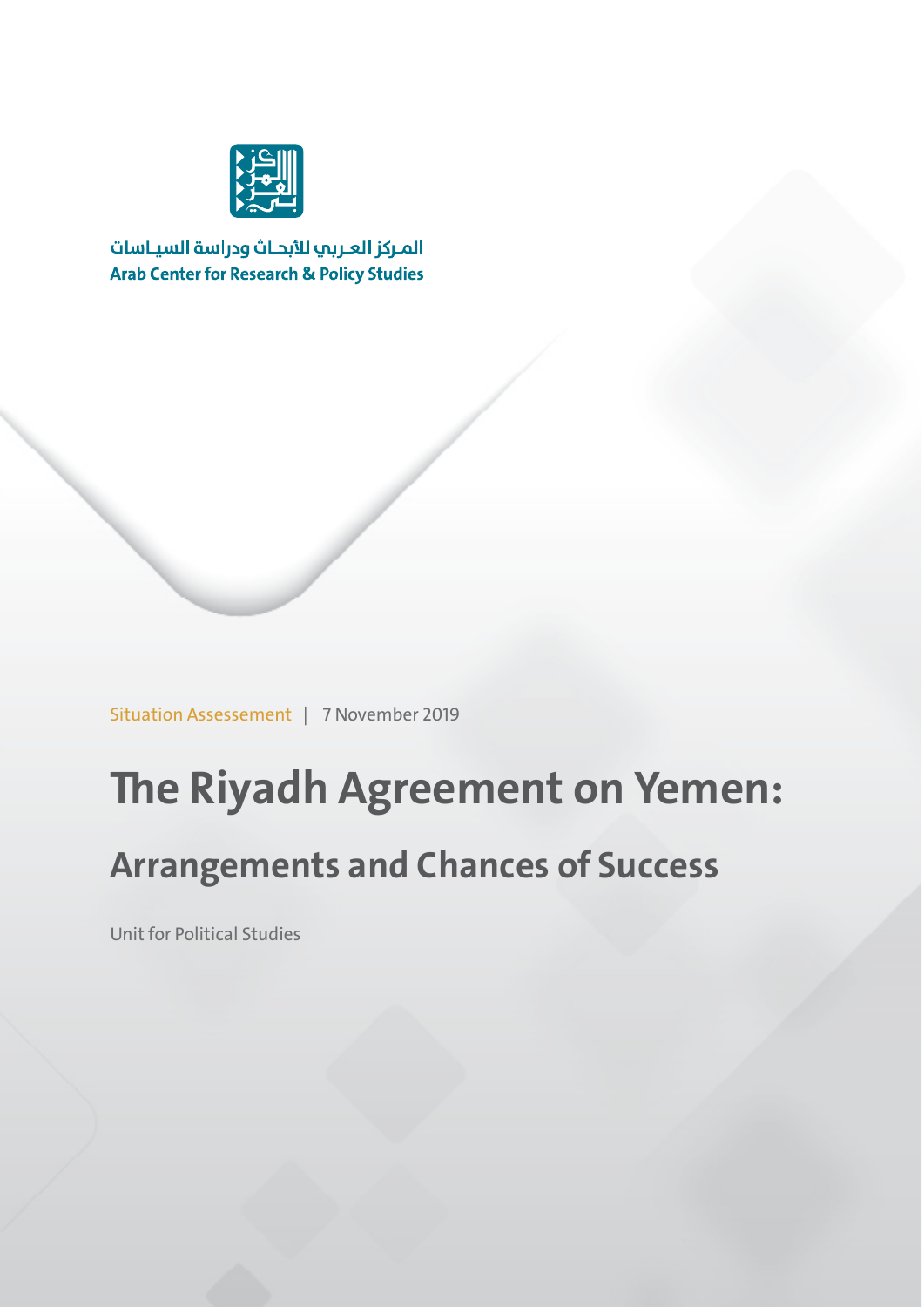#### The Riyadh Agreement on Yemen: Arrangements and Chances of Success

Series: Situation Assessement

7 November 2019

The Unit for Political Studies is the Center's department dedicated to the study of the region's most pressing current affairs. An integral and vital part of the ACRPS' activities, it offers academically rigorous analysis on issues that are relevant and useful to the public, academics and policy-makers of the Arab region and beyond. The Unit for Political Studie draws on the collaborative efforts of a number of scholars based within and outside the ACRPS. It produces three of the Center's publication series: Assessment Report, Policy Analysis, and Case Analysis reports. .

Copyright © 2019 Arab Center for Research and Policy Studies. All Rights Reserved.

The Arab Center for Research and Policy Studies is an independent research institute and think tank for the study of history and social sciences, with particular emphasis on the applied social sciences.

The Center's paramount concern is the advancement of Arab societies and states, their cooperation with one another and issues concerning the Arab nation in general.To that end, it seeks to examine and diagnose the situation in the Arab world - states and communities- to analyze social, economic and cultural policies and to provide political analysis, from an Arab perspective.

The Center publishes in both Arabic and English in order to make its work accessible to both Arab and non- Arab researchers.

The Arab Center for Research and Policy Studies Al-Tarfa Street, Wadi Al Banat Al-Dayaen, Qatar PO Box 10277, Doha +974 4035 4111 www.dohainstitute.org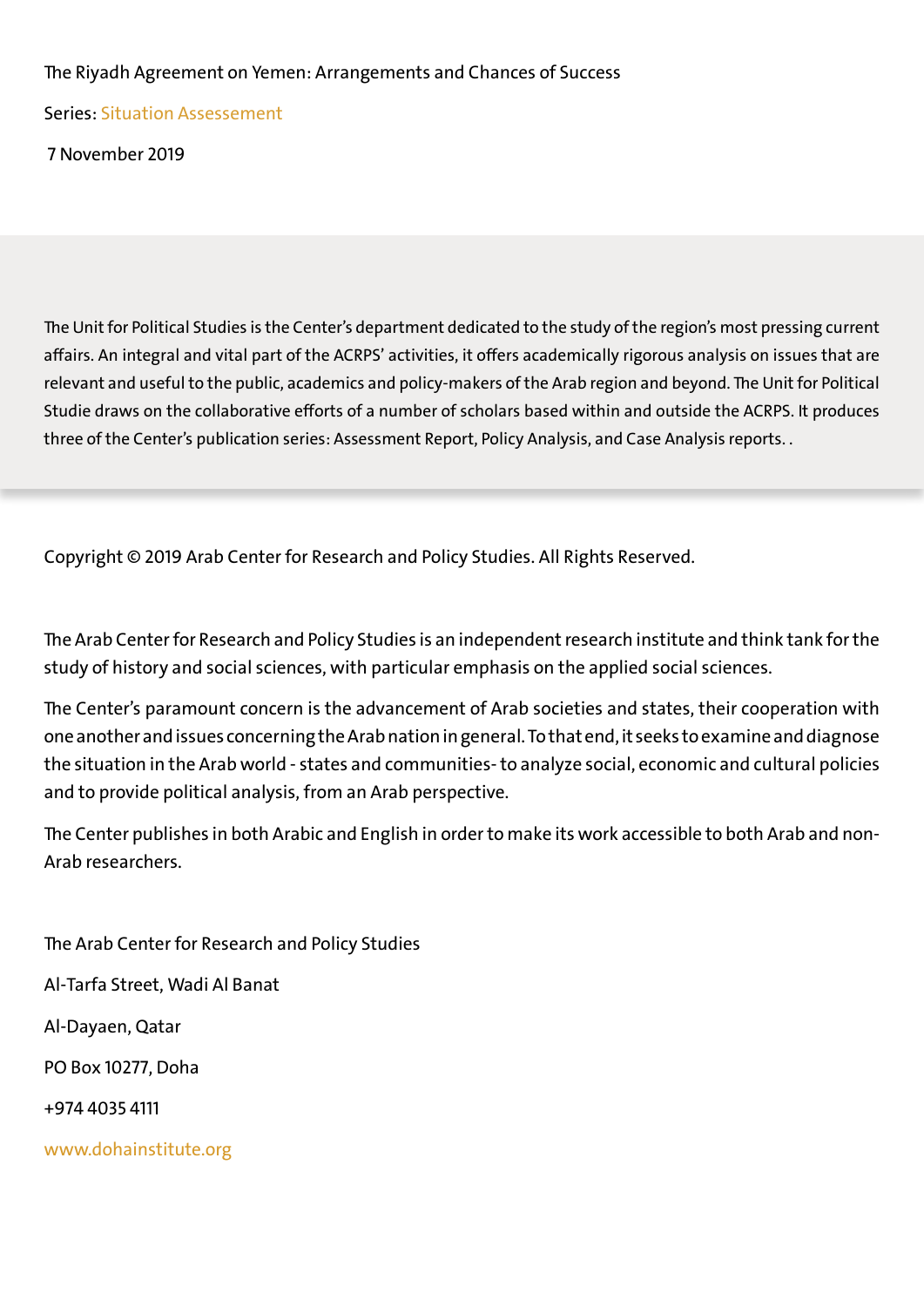# **Table of Contents**

| Firstly: Major points and a construction of the construction of the construction of 1                          |  |
|----------------------------------------------------------------------------------------------------------------|--|
|                                                                                                                |  |
| 2) Annexe 1: Political and Economic Arrangements and an annual and an arrangements of the second service and 2 |  |
| 3) Annexe 2: Military Arrangements and a construction of the construction of the construction of 2             |  |
| 4) Annexe 3: Security Arrangements and a construction of the construction of the construction of 2             |  |
| Secondly: Expected Challenges. A construction of the construction of the 1990-19                               |  |
|                                                                                                                |  |
| 2) Challenges on the Ground and a construction of the construction of the construction of 3                    |  |
| Thirdly: Ramifications for Saudi-Emirati Relations and an analyzing the state of 4                             |  |
|                                                                                                                |  |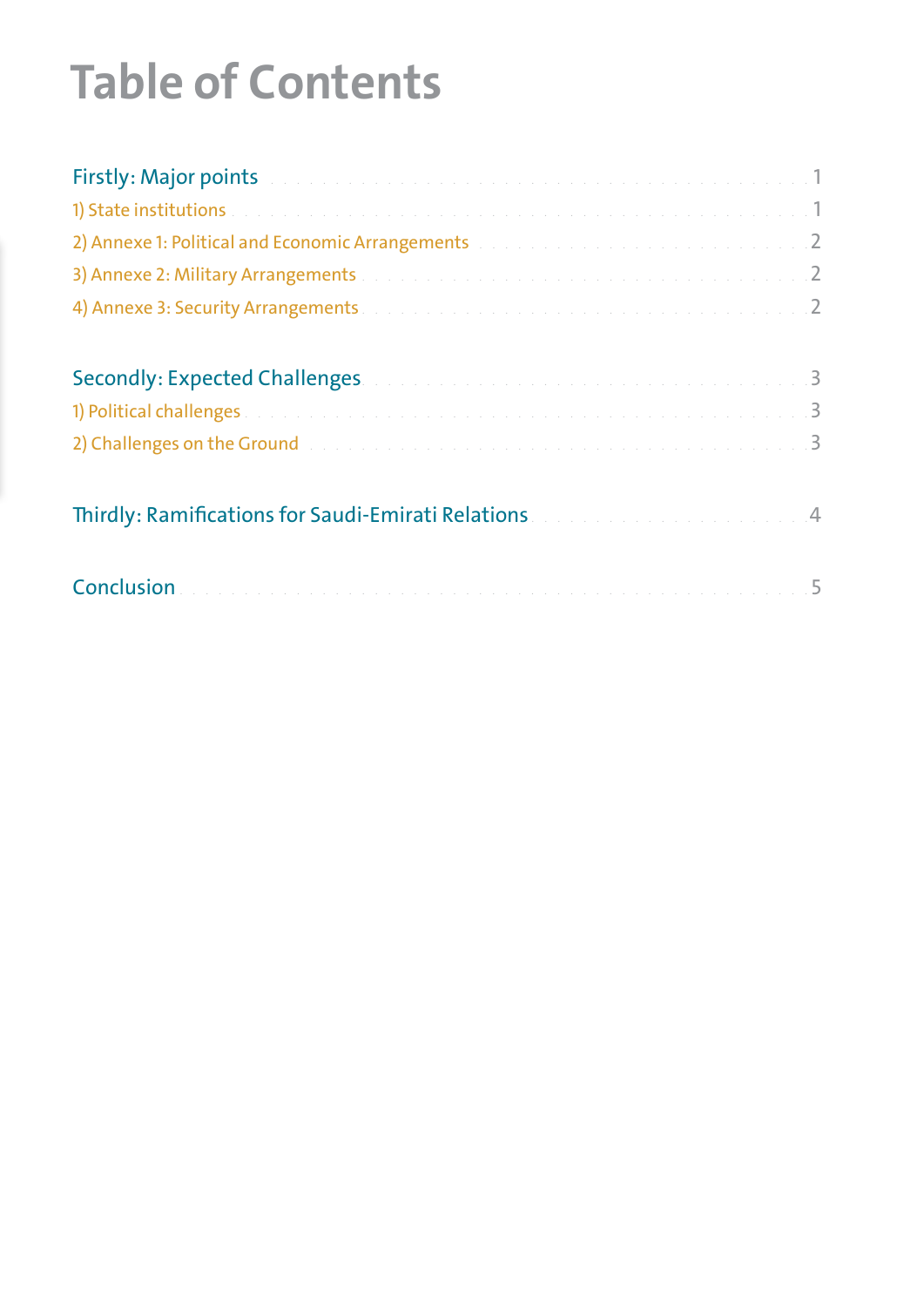<span id="page-3-0"></span>On 5 November 2019 a power-sharing agreement was signed in Riyadh between the Saudi-backed Abed Rabbo Mansour Hadi government backed by Saudi Arabia and the Southern Transitional Council supported by the UAE. The document sets forth a range of points and dispensations, most importantly providing for equal government between north and south and the return of PM Moeen Abdelmalek to Aden to get state institutions operational. It also includes three annexes covering a range of political, economic, military and security issues, whose implementation will be overseen by Saudi Arabia.

# **Firstly: Major points**

The agreement was signed after negotiations initiated by Saudi on 11 August 2019 after the STC moved to expel Hadi loyalists from Aden and other southern regions. This section outlines the most important points covered by the agreement. **(1)**

#### **1) State institutions**

The agreement provides for various procedures to put state institutions into operation, the most important of which are:

- a. Strengthening the role of Yemeni state institutions and bodiesboth politically and economically.
- b. Reorganising military forces under the command of the Defence Ministry.
- c.Reorganising security forces under the command of the Interior Ministry.
- d. Commitment to full citizenship rights and an end to regional and sectarian discrimination and division.
- e. An end to the media campaigns currently being fought between the two sides.
- f. A unified military effort under coalition leadership, restoring security and stability to Yemen.
- g. Confronting terrorist organisations.
- h. Forming a committee under Saudi leadership and Coalition oversight to monitor implementation of the agreement and its annexes.
- i. STC participation in the government delegation to the negotiations to find a final political solution to the Houthi coup.
- j. As soon as the document is signed, President Hadi will issue directives to state bodies to implement the agreement.
- k. The first point is to be implemented in accordance with the provisions set out by Annexe 1, the second Annexe 2, and the third Annexe 3.

**<sup>1</sup>** "Text of the "Riyadh Agreement" Between Yemeni Government and STC "Document"", Anadolu Agency, 05/11/2019 (accessed on 08/11/2019 at: [https://bit.ly/2CiQPnW\)](https://bit.ly/2CiQPnW).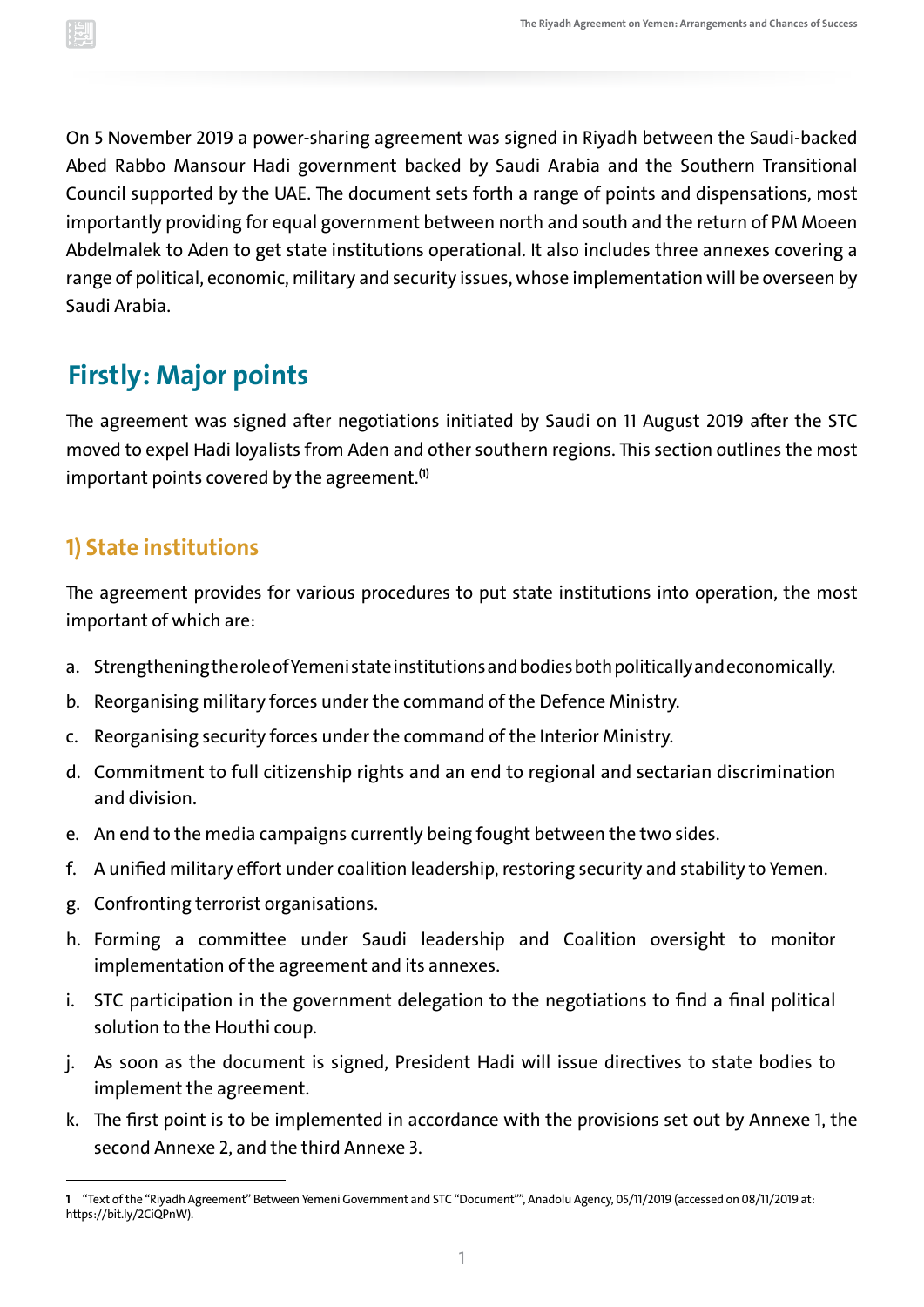#### <span id="page-4-0"></span>**2) Annexe 1: Political and Economic Arrangements**

These provisions govern the first point of the agreement. They include a national unity government of 24 ministers equally divided between north and south, to be formed within 30 days of signature; Hadi will name the premier and appoint its members from representatives not implicated in fighting or incitement during the events of August 2019. The Prime Minister will then appoint in consultation a governor and director of security for the Aden Governorate within 15 days, for Abyan and Dhalea within 30, and for the other southern provinces within 60.

The current premier will begin his work in Aden within less than a week of signature. He will work to get the institutions of the state functioning and manage its resources and income including oil, tax and customs revenues, deposit them in the central bank in Aden, dispense salaries and fees and provide parliament with a regular report on incomings and outgoings.He will also ensure the Central Agency for Auditing and Accounting begins carrying out its functions and restructure the National Anti-Corruption Commission and the Higher Economic Council.

#### **3) Annexe 2: Military Arrangements**

These provisions regulate the second point of the agreement. The forces that have advanced towards Aden, Abyan and Shabwa since the beginning of August 2019 will return to their original positions and their place will be taken by local security forces within fifteen days of signature. Within the same period the military and security forces stationed in the city of Aden will be disarmed and redeployed outside the city under the supervision of and according to timelines set by the coalition. All government and STC forces within the governorate of Aden will be redeployed to camps outside the governorate, to be set by the coalition command. The only exception to this is the First Presidential Protection Brigade, which will continue to protect the presidential palaces and their environs and guarantee the safe movement of the President. Similar protection will be afforded to STC leaders under coalition supervision.

The government and STC forces distributed across Aden are also to be unified, given new unit designations and placed under Defence Ministry control before being redeployed under coalition supervision, all within sixty days of signature. Forces in Abyan and Lahj will be reorganised under Defence Ministry control through the same procedure within the same period, with an additional thirty days for forces in the other southern provinces.

#### **4) Annexe 3: Security Arrangements**

These arrangements regulate Point 3 of the agreement. Police and support forces in the Governorate of Aden will take responsibility for their implementation and reorganisation of government and STC forces under the Governorate's Director of Security under the Interior Ministry, within 30 days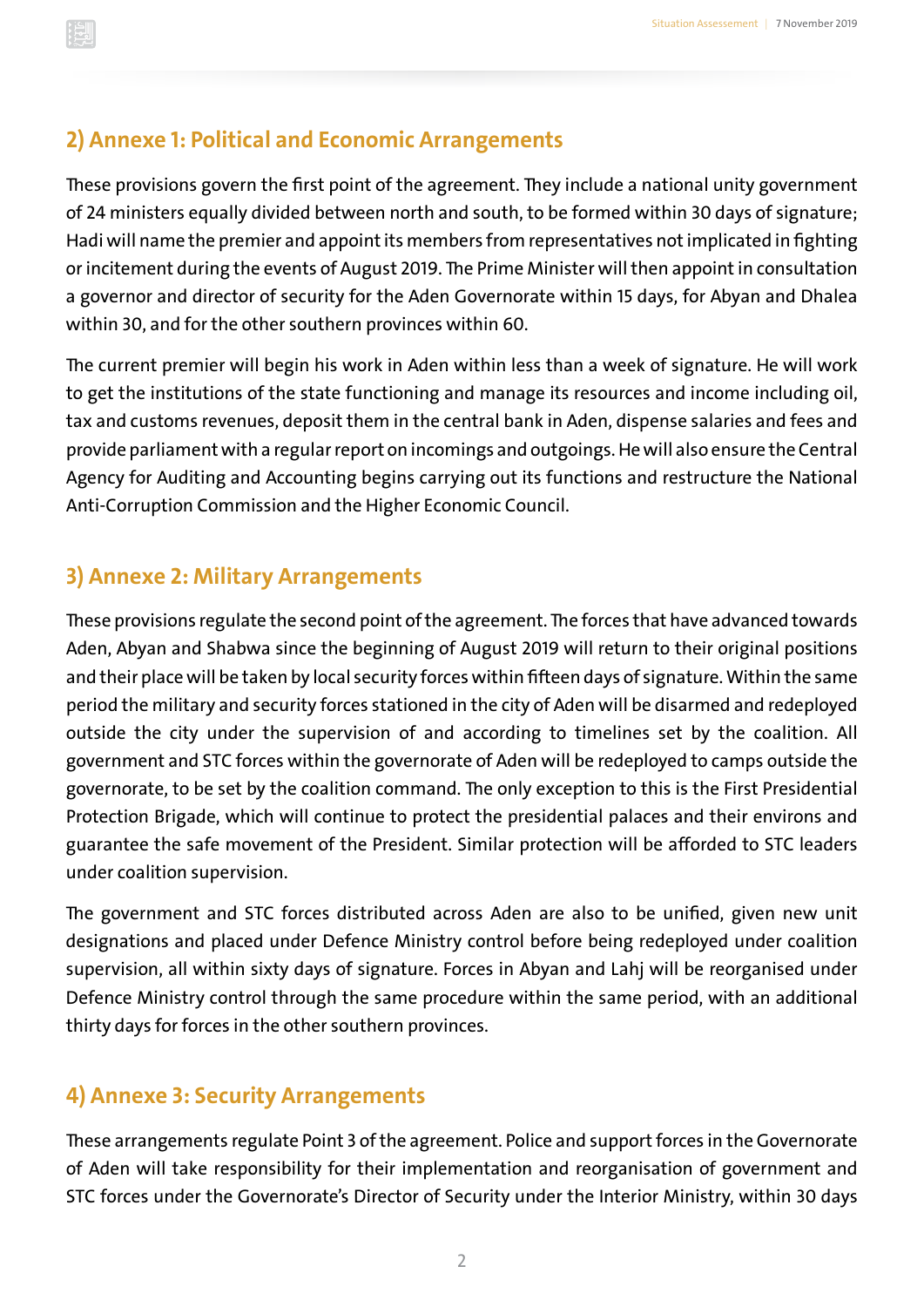<span id="page-5-0"></span>of signature. The same applies to the reorganisation of security and counterterrorism forces in Aden and their reinforcement with troops from government and STC forces, the appointment of new commanders and the assignment of new unit numbers under the Interior Ministry. Similar provisions, this time within 90 days, cover the Facility Defence Forces tasked with protecting vital civilian infrastructure in liberated provinces, including ports, the natural gas installation in Balhaf.

## **Secondly: Expected Challenges**

The agreement and its full or partial implementation are expected to face challenges of various kinds:

#### **1) Political challenges**

The pressure imposed by the UAE appears clearly in limiting the participation of prominent members of the current government in the unity government provided for by the agreement**(2)** because of their anti-Emirati positions.**(3)** It is also notable that the agreement makes no reference to Hadi, his deputy General Ali Mohsen al-Ahmar or other members of the government (other than the current premier) returning to the capital. This raises various questions about what exactly a unity government means if neither the president or the vice-president are able to return to the temporary capital.

The STC has also seized a major political victory solidifying the military defeat it inflicted on the government forces in the first round of confrontations in August 2019, securing control over three provinces (Aden, Lahj and Dhalea). The STC is now a full partner in the Hadi government and is recognised by the agreement and its sponsors as the strongest of the southern political entities. The agreement in this sense is a qualitative shift for the STC, whether it ultimately plans to secede or to lead the south as a fully autonomous region as part of a comprehensive political solution.

#### **2) Challenges on the Ground**

The agreement may serve as a means for the STC to consolidate its military and security control over some of the southern governorates. It does not explicitly determine the status of the forces spread out across the western coast, which remain outside Defence Ministry Control. It likewise does not determine the status of Socotra, where tensions are steadily escalating between the local government and elements loyal to the STC. This ambiguity may leave the door open to further clashes, especially

**<sup>2</sup>** "Jeddah Agreement Delayed: Government Frustrates UAE Amendments And Security Arrangements Ongoing In Aden", *Alaraby Aljadeed*, 20/10/2019 (accessed on 20/10/2019 at:<https://bit.ly/2WOWECU>).

**<sup>3</sup>** The agreement forbids all those who participated in acts of violence or incitement during the August 2019 confrontations from participating. This includes for example the Interior Minister Ahmad Al Massiri and the Transport Minister Salah Al Jabawani, who will be unable to take on portfolios in the new government. The same applies to the Governor of Shabwa Mohammed Saleh Bin Adyu, and military leaders like General Abdullah Al Subeihi and Colonel Mahran Al Qabati, both commanders in the Presidential Protection Brigades. Brigadiers FadlHassan and Fadl Baesh will be exempted because they did not participate in the fighting and are sympathetic to the STC: the first is in command of the Fourth Military Region and the second is in charge of the Special Forces in Aden and Abyan Governorates. On the STC's side, the commander of the Shabwa Elite Forces Major Muhammad Salem Al Bouher, the Vice-President of the STC's Leadership Committee Hani Bin Bureik and the head of the STC's National Assembly, Brigadier Ahmad Said Bin Bureik.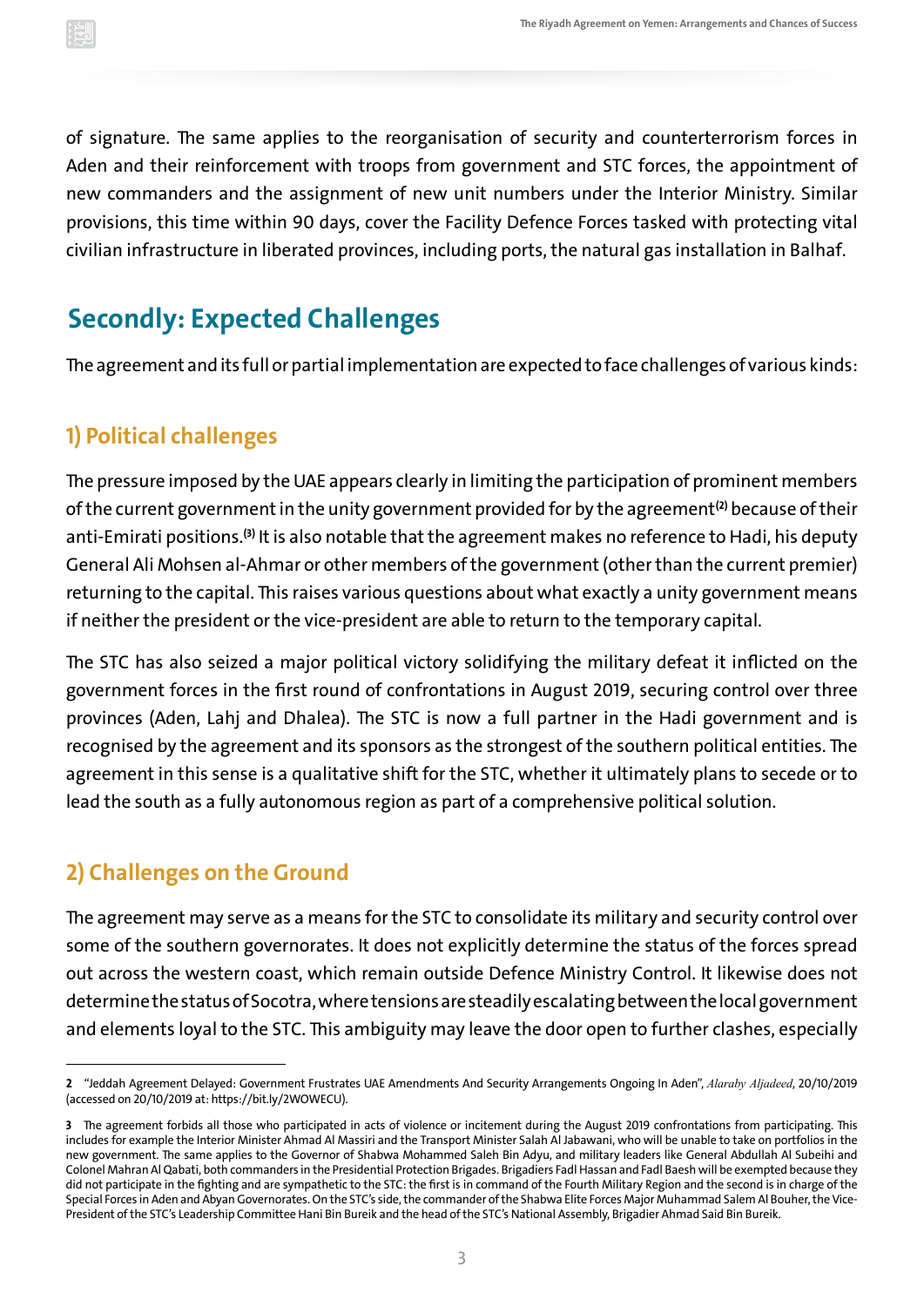<span id="page-6-0"></span>if the STC does not keep to its commitment to withdraw from government camps and buildings or to integrate its forces under the government's Defence and Interior Ministries.**(4)** The government will not simply stand by and allow the STC to shirk its responsibilities under the agreement. This may lead to flare-ups, bearing in mind the existing conflict between the different poles of regional and party politics that have served as drivers of the violence that has periodically wracked the south. **(5)**

Moreover, the timeframe for the agreement seems impractical given the complications on the ground, the possibility that Al Qaeda may resume its activities and that the Houthis may attempt to directly target the agreement. **(6)**

### **Thirdly: Ramifications for Saudi-Emirati Relations**

The agreement allows for a Saudi military presence in areas of UAE influence in the southern coastal cities in addition to its existing forces in Shabwa, Mahra and Hadhramawt. Saudi numbers began to increase after the August events under the pretext of ceasefire observation and preventing any further military escalation, and their units have been and still are steadily replacing their Emirati counterparts in military bases, Aden Airport and at the coalition headquarters. This will only increase with Saudi oversight of the agreement's implementation. **(7)**

This has meant a concurrent decrease in the role played by the UAE, particularly in Aden. Since the beginning of its military intervention in Yemen approximately five years ago, the UAE hasworked hard to cultivate local representatives to protect its interests in the geostrategically important maritime region. This region controls international trading routes and the flow of oil, as well as being tied up in other Emirati regional interests, since it serves as an economic and commercial complement allowing it to extend its influence southwest of the Suez Canal around to the western Indian Ocean. **(8)** It has now become obvious how unrealistic these conceptions are and how fragile this extension is. This may have ramifications for the Saudi-Emirati coalition,which has seen various new experiments recently both in Yemen and as regards Iran.

The divisions between the different Yemeni parties may also reflect Saudi-Emirati competition. While Hadi's government have stuck close by Saudi Arabia and openly condemned the UAE's policies in Yemen, the STC appear to be much closer to the Emirati position and much more willing to work under its umbrella.

**<sup>4</sup>** "STC Takes Control Of Aden, Expands East: Ramifications And Scenarios", Situation Assessment, Al Jazeera Institute for Studies, 05/09/2019 (accessed on 21/10/2019 at: **<https://bit.ly/2JYGjX7>**).

**<sup>5</sup>**ACRPS, "Aden Conflict: Implications of the pro-Hadi Forces' Defeat in the Capital", Situation Assessment,19 August 2019 (accessed on 27/10/2019 at: <https://bit.ly/2NonMpp>).

**<sup>6</sup>** Terrorist bombings, assassinations and targeting of energy transport have been well known tactics in Aden, Hadhramawt and Shabwa for four years in which tens of preachers, imams and others opposed to the Emirati presence have died. Various incidents were recorded before the agreement was signed including an IED attack targeting the house of the anti-Emirati Governor in Ataq (Shabwa Governorate).

**<sup>7</sup>**Aziz Al Yaqoubi, "Saudi Takes Control Of Aden To End Yemen Allies Conflict," Reuters,14/10/2019 (accessed on 27/10/2019 at: **<https://bit.ly/36JK5xh>**).

**<sup>8</sup>** "STC Takes Control of Aden."